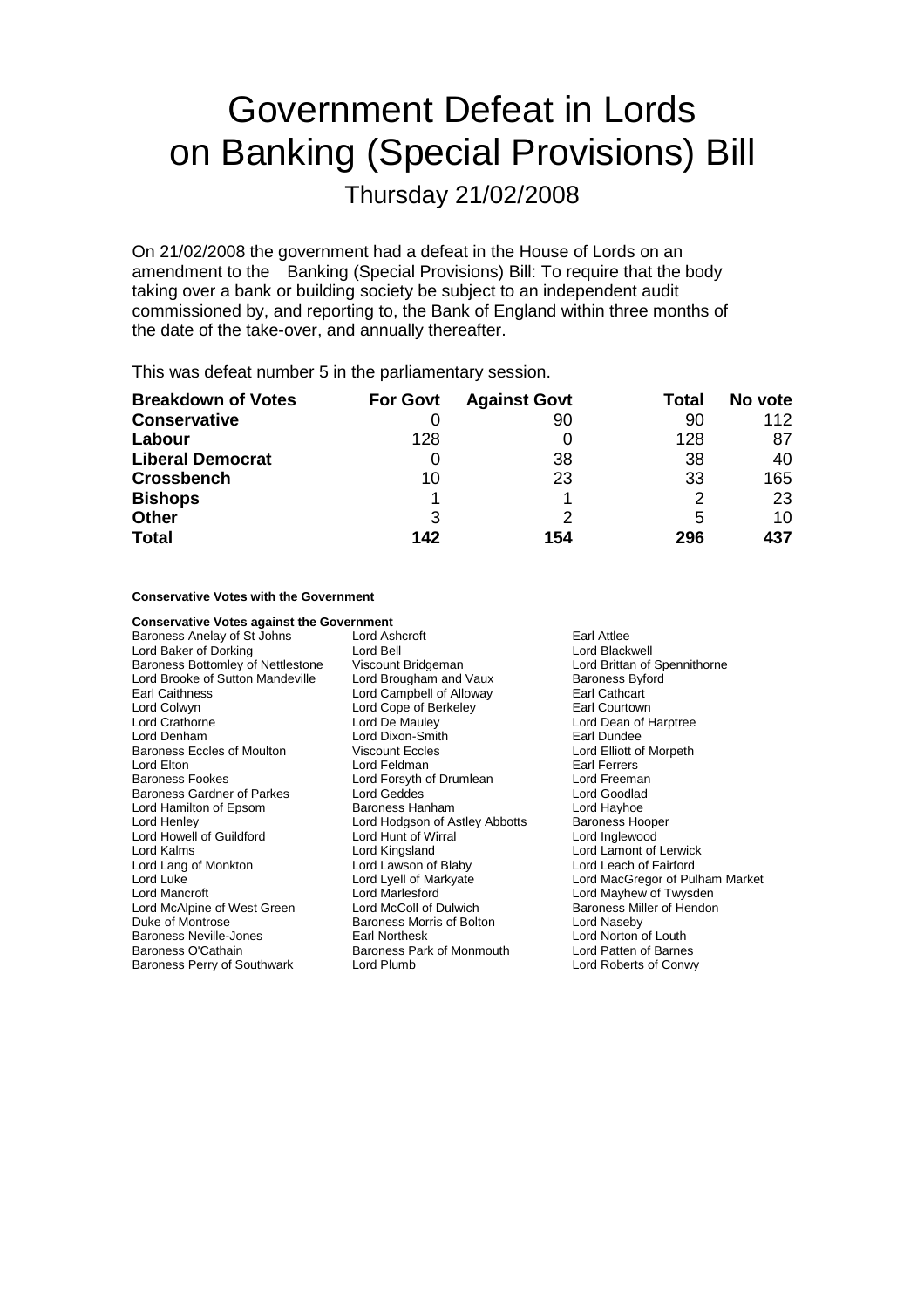Lord Shaw of Northstead Viscount Trenchard **Communist Contains Lord Trimble Baroness Trumpington**<br>Baroness Verma **Baroness Communist Communist Contains Contains Communist Communist Communist Communist Communist** 

Lord Ryder of Wensum Lord Sanderson of Bowden Baroness Seccombe<br>
Earl Selborne Carl Selsitic Cord Selsitic of Douglas Lord Selsidon Lord Selkirk of Douglas<br>
Lord Skelmersdale<br>
Lord Stewartby Lord Strathclyde Lord Swinfen Lord Strathclyde Lord Strathclyde Lord Taylor of Holbeach<br>
Lord Taylor of Holbeach<br>
Lord Trimble Lord Trimble Baroness Trumpington Lord Waldegrave of North Hill

**Labour Votes with the Government** Lord Acton Baroness Adams of Craigielea Lord Adonis Lord Ahmed Lord Alli Lord Alli Lord Anderson of Swansea<br>
Lord Anderson Swansea<br>
Lord Ashley of Stoke<br>
Lord Ashley of Stoke Baroness Ashton of Upholland Lord Bernstein of Craigweil **Lord Bilston** Lord Borrie Lord Borrie Lord Boyd of Duncansby Lord Brett Lord Brooke of Alverthorpe Lord Brookman Lord Burlison Lord Carter of Coles Lord Clinton-Davis **Lord Corbett of Castle Vale Corporation**<br>
Lord Davies of Corbett of Corbett of Castle Vale Baroness Crawley<br>
Lord Davies of Coity Baroness Dean of Thornton-le-Fylde Lord Desai<br>Lord Donoughue Lord Dubs Lord Donoughue **Lord Dubs**<br>
Lord Elder Lord Evans of Temple Guiting Lord Evans of Parkside Lord Elder The Lord Evans of Temple Guiting The Lord Evans of Parkside<br>Lord Evancess Farrington of Ribbleton Lord Filkin The Cord Evances Lord Foster of Bishop Auckland Baroness Farrington of Ribbleton Lord Filkin<br>Baroness Gale Lord Cilddens Baroness Gale **Baroness Golding**<br>
Lord Giddens **Baroness Golding**<br>
Lord Goldsmith **Baroness Goudie** Baroness Gould of Lord Goldsmith **Baroness Goudie**<br>
Baroness Goudie Baroness Gould of Potternewton<br>
Lord Graham of Edmonton Lord Griffiths of Burry Port Lord Harris of Haringey Lord Graham of Edmonton Lord Griffiths of Burry Port Lord Harris of Hearth Cord Harris of Hartersley<br>Lord Harrison Lord Hart of Chilton Lord Hartersley Lord Harrison **Lord Hart of Chilton**<br>
Lord Haworth **Contains Containers** Baroness Henig Lord Haworth **Baroness Henig** Baroness Henig Baroness Hollis of Heigham<br>
Lord Howarth of Newport Baroness Howells of St Davids Lord Howie of Troon Lord Howarth of Newport Baroness Howells of St Davids Lord Howie of Troon<br>
Lord Hoyle Cord Internal Lord Hughes of Woodside Lord Irvine of Lairg Lord Hoyle **Lord Hughes of Woodside** Lord Lord Irvine Lord Irvine Lord Irvine Lord Irvine Cord Jones<br>
Lord Janner of Braunstone **Baroness** Jones of Whitchurch Lord Jones Lord Jordan **Lord Judd** Lord Construction Lord Construction Lord King of West Bromwich Baroness Kingsmill Lord Kinnock Lord Layard Lord Macdonald of Tradeston Lord MacKenzie of Culture<br>Lord Maxton Lord Baroness McDonagh Lord Maxton **Baroness McDonagh** Baroness McDonagh Baroness McIntosh of Hudnall<br>
Lord McKenzie of Luton **Baroness McClonagh** Baroness Morgan of Huyton Baroness Morgan of Drefelin Lord Morgan Lord Morgan Lord Morris Cord Morris Cord Morris Cord Paul Lord Pendry **Communist Communist Communist Communist Communist Communist Communist Communist Communist Communist Communist Communist Communist Communist Communist Communist Communist Communist Communist Communist Communist** Baroness Quin **Exercise Server Control** Lord Radice **Control Control** Baroness Ramsay of Cartvale Baroness Rendell of Babergh and Richard Lord Rea<br>
Lord Rea Baroness Rendell of Babergh<br>
Lord Rooker Lord Rosser Baroness Royall of Blaisdon and Lord Sawyer **Baroness Scotland Scotland Corporation**<br>
Lord Solve Scotland of Asthala of Asthala of Asthala Corporation Corporation Corporation Corporation Corporatio<br>
Lord Solev Viscount Simon Lord Snape Lord Soley Lord Stone of Blackheath **Lord Strabolgi** Baroness Symons of Vernham Dean Lord Taylor of Blackburn **Baroness Thornton** Cord Tomlinson<br>Baroness Turner of Camden Baroness Uddin Baroness Vadera Baroness Turner of Camden Baroness Uddin Baroness Uddin Baroness Uddin Baroness Uddin Baroness Uddin Baroness U<br>Baroness Wall of New Barnet Baroness Unit Baroness Wall Lord Wedderburn of Charlton Lord West of Spithead Baroness Wilkins Lord Whitty **Baroness Wilkins** Lord Williams of Elvel Lord Woodmer of Leeds Lord Young of Norwood Green

Lord Archer of Sandwell Lord Ashley of Stoke<br>
Lord Bach<br>
Lord Bassam of Brighton Lord Davies of Oldham Lord Davies of Oldham Lord Davies of Coity<br>
Lord Desai Baroness Jones of Whitchurch Lord Lipsey<br>
Lord MacKenzie of Culkein<br>
Lord Malloch-Brown Lord Moonie  $\overline{\phantom{a}}$  and Definition Baroness Morgan of Huyton Lord Morris of Handsworth Lord Morris of Manchester Lord Rosser **Lord Rowlands**<br> **Lord Sawyer Communist Constrainer Baroness Scotland of Asthal** Lord Young of Norwood Green

Lord Clarke of Hampstead Lord Warner **Baroness Warwick of Undercliffe**<br>
Lord West of Spithead<br>
Baroness Whitaker

**Labour Votes against the Government**

**Liberal Democrat Votes with the Government**